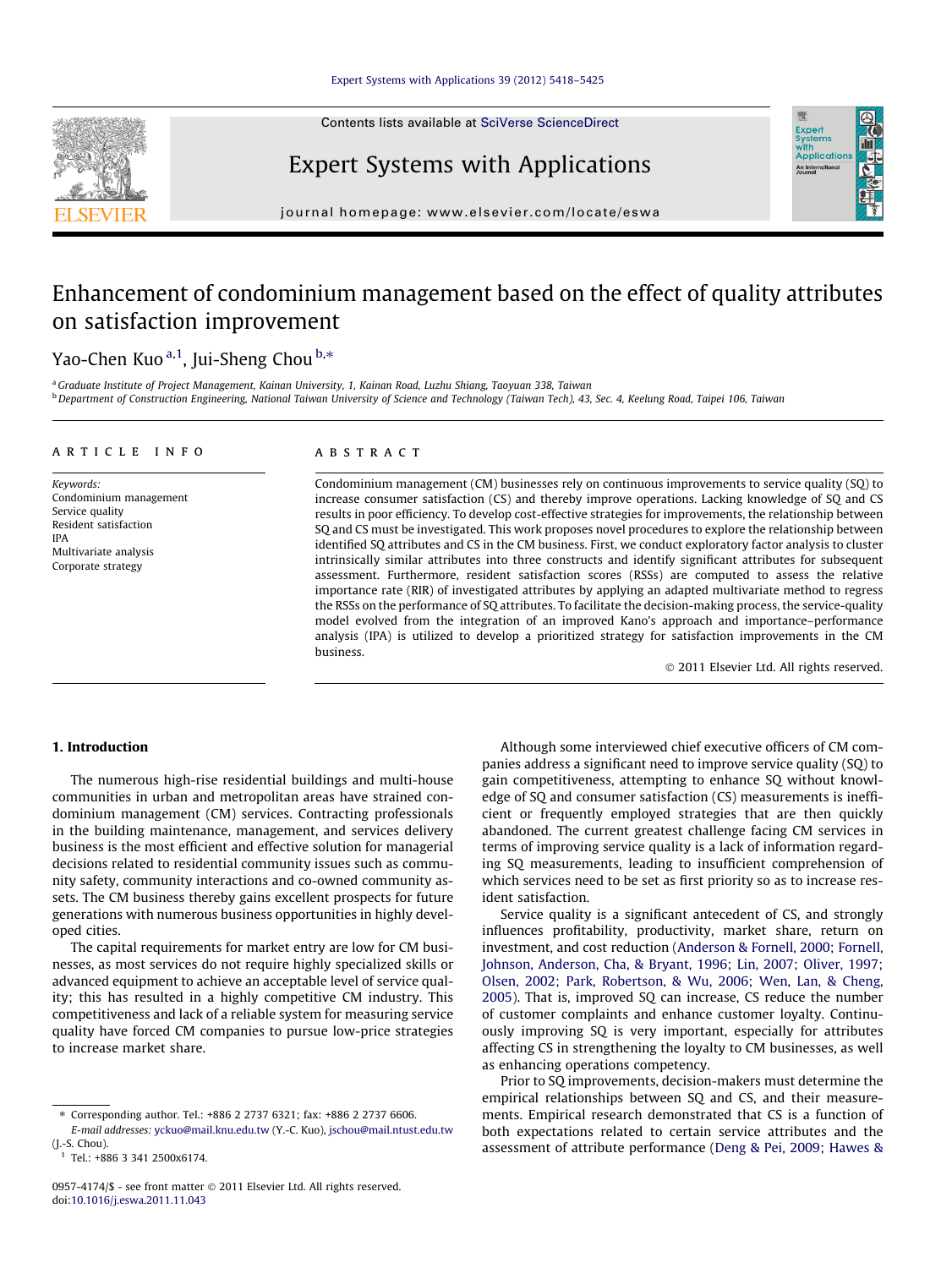[Rao, 1985; Martilla & James, 1977; Matzler, Bailom, Hinterhuber,](#page--1-0) [Renzl, & Pichler, 2004; Tao, Chen, & Chang, 2009](#page--1-0)). Both relationships between SQ and CS or customer expectations provide information relevant to enhancing CS; however, these are complex relationships in the marketing field and require detailed analyses. To implement SQ measurements to improve CM businesses, the structural relationships between SQ attributes and CS are investigated in this study.

Importance–performance analysis (IPA) is a conventional means of evaluating or identifying service operations and attributes important to CS and perceived performance ratings ([Deng, 2008; Martilla](#page--1-0) [& James, 1977; Shieh & Wu, 2009; Wu, Tang, & Shyu, 2009\)](#page--1-0). Notably, IPA provides insight into which service attributes a firm should focus on and can identify problems such as inefficient resource utilization.

However, in conventional IPA studies and applications, respondents were typically asked to evaluate the importance of investigated attributes without consideration of interactive effects with other attributes. In some cases, multiple regression analysis (MRA) was employed to evaluate the importance of SQ predictor variables (PVs) to a CS criterion variable with an unrealistic assumption of independence. Neglecting the multicollinearity of multiple PVs can generate incorrect effects on the criterion variable. Additionally, when importance rates were evaluated without the clear defined purpose for improving CS, conventional IPA may not be an effective tool to develop management strategies ([Oh, 2001\)](#page--1-0).

This work presents novel procedures combining multiple methods, including factor analysis, the multivariate statistical technique, and IPA [\(Bacon, 2003; Martilla & James, 1977; Wu et al., 2009\)](#page--1-0), and then applies the service quality model adapted from Kano ([Kano,](#page--1-0) [Seraku, Takahashi, & Tsuji, 1984; Lin, 2007; Yang, Jou, & Cheng,](#page--1-0) [2011\)](#page--1-0) to effectively deploy service quality strategies so as to continuously improve resident satisfaction with CM services.

First, SQ attributes were identified on the basis of theoretical support and literature findings, and then narrowed down to a manageable size utilizing factor analysis. The relative importance rates of retained SQ attributes were explored using a multivariate statistical technique to investigate the contributions of interested attributes to total variance in the predicted resident satisfaction score (RSS). Then, IPA was employed to assess the relationship between relative importance rates and the performance of SQ attributes. Based on the theory of Kano's model, reliable, effective and efficient management strategies can be deployed to enhance resident satisfaction.

The rest of this paper is organized as follows. Section 2 reviews literature and methods used to measure and investigate SQ and CS and to implement the importance–performance analysis (IPA) as the caution that must be employed when SQ and CS is measured and IPA is adopted. Section [3](#page--1-0) then outlines the research methodology utilized for analyses. Next, Section [4](#page--1-0) describes the profile of survey data and exploratory factor analysis (EFA), including empirical results of extracted SQ constructs and associated attributes. Section [5](#page--1-0) presents an empirical assessment of the relative importance rates using IPA and Kano's model. Conclusions are finally drawn in Section [6](#page--1-0), along with managerial implications and recommendations for CM services.

#### 2. Literature review

[Parasuraman, Zeithaml, and Berry \(PZB\) \(1985\)](#page--1-0) conducted an exploratory study of potential constructs of perceived SQ and identified ten overlapping constructs of perceived SQ [\(Parasuraman](#page--1-0) [et al., 1985\)](#page--1-0). These constructs were tangibility, reliability, responsiveness, communication, credibility, security, competence, courtesy, understanding/knowing a customer, and access. These 10 constructs were employed to develop service quality attributes in the SERVQUAL study by PZB and the well-known SERVQUAL tool was established. Since its development, SERVQUAL has been a preeminent tool used by scholars and practitioners to evaluate service performance. Applications of SERVQUAL have generated extensive discussion related to quality measurement, discrepancy paradigms, and instrument applications [\(Babakus & Boller, 1992;](#page--1-0) [Carman, 1990; Cronin & Taylor, 1992, 1994; Kumar, Smart,](#page--1-0) [Maddern, & Maull, 2008; Teas, 1993\)](#page--1-0).

However, major concerns in applying SERVQUAL include ambiguous conceptual definition and impractical operational approach for perceived SQ. The discrimination of ''perceptions-minus-expectations'' defined the value of expectations as a normative standard for evaluating the level of SQ. Some scholars identified ambiguity in the definition of expectation measurement arising from the fact that expectation measurements were based on respondent statements of what an excellent service ''should'' involve ([Cronin et al.,](#page--1-0) [1992, 1994; Teas, 1993\)](#page--1-0). To eliminate concerns regarding definitional and operational problems of the ''performanceminus-expectations'' paradigm, SERVPERF [\(Cronin et al., 1994\)](#page--1-0) was proposed to assess SQ using a performance-based approach. Without measuring expected value, SERVPERF had better reliability and predictive validity than SERVQUAL ([Cronin et al., 1992;](#page--1-0) [Thomas, Victor, & Leon, 1999\)](#page--1-0).

Another major concern is that the stability of selected determinants of SQ with the application of SERVQUAL is not robust for various businesses. In a general SERVQUAL study, five inter-correlated determinants were identified and applied as generic measures to analyze SQ ([Fandos Roig, Garcia, & Moliner Tena, 2009\)](#page--1-0). During the last two decades, these five determinants have been widely utilized as service constructs to evaluate SQ in practical and academic projects involving different service industries. However, many studies [\(Babakus & Boller, 1992; Carman, 1990; Cronin et al.,](#page--1-0) [1992\)](#page--1-0) argued that the structure of determinants should be adjusted according to domain characteristics. Previous studies suggested that to pursue SQ information with enhanced reliability for implementation in service settings other than the five service categories in the SERVQUAL study, re-examining SQ constructs is imperative for confirmatory analysis.

Good product (or service) performance results in enhanced CS and influences subsequent consumer purchase intention ([Anderson & Fornell, 2000; Chou & Kim, 2009; Fandos Roig et al.,](#page--1-0) [2009; Fornell et al., 1996; Liu & Zhao, 2005; Oliver, 1997; Olsen,](#page--1-0) [2002; Park et al., 2006; Wen et al., 2005](#page--1-0)). SQ is commonly used by both academics and practitioners to examine CS, which is defined as a psychological decision made based on a specific service encounter when customers and service providers interact ([Lin, 2007](#page--1-0)). [Oliver \(1997\)](#page--1-0) conceptualized satisfaction as a composite construct and defined it as ''the consumer's fulfillment response, the degree to which the level of fulfillment is pleasant or unpleasant.'' Oliver further discussed loyalty as an outcome of CS and demonstrated that CS has three phases—the cognitive, affective, and conative phases. Thus, SQ and CS are strongly correlated and SQ is an antecedent of CS (e.g. [Anderson & Fornell, 2000; Churchill, 1982;](#page--1-0) [Liu & Zhao, 2005; Olsen, 2002](#page--1-0)). In this work, the cause-and-effect relationship between service quality and consumer satisfaction serves as the assumption for factor exploration.

Kano's model ([Kano et al., 1984\)](#page--1-0), another well-known evaluation approach, was widely utilized to classify SQ attributes to enhance the effectiveness in increasing CS. Kano's model categorized SQ into Attractive, One-dimensional, Must-be, Indifferent, and Reverse attributes. The classification in this model is based on the trend of the variance ratio in the fulfillment of SQ and the extent of CS. The variance ratio corresponds to the relative importance rates of SQ attributes to CS improvements. Most previous attempts [\(Chen &](#page--1-0) [Lee, 2006; Kuo, 2004; Yang, 2005](#page--1-0)) implanting Kano's model typically utilized non-subjective approaches and the assumption of independent attributes to investigate and classify SQ attributes. This work